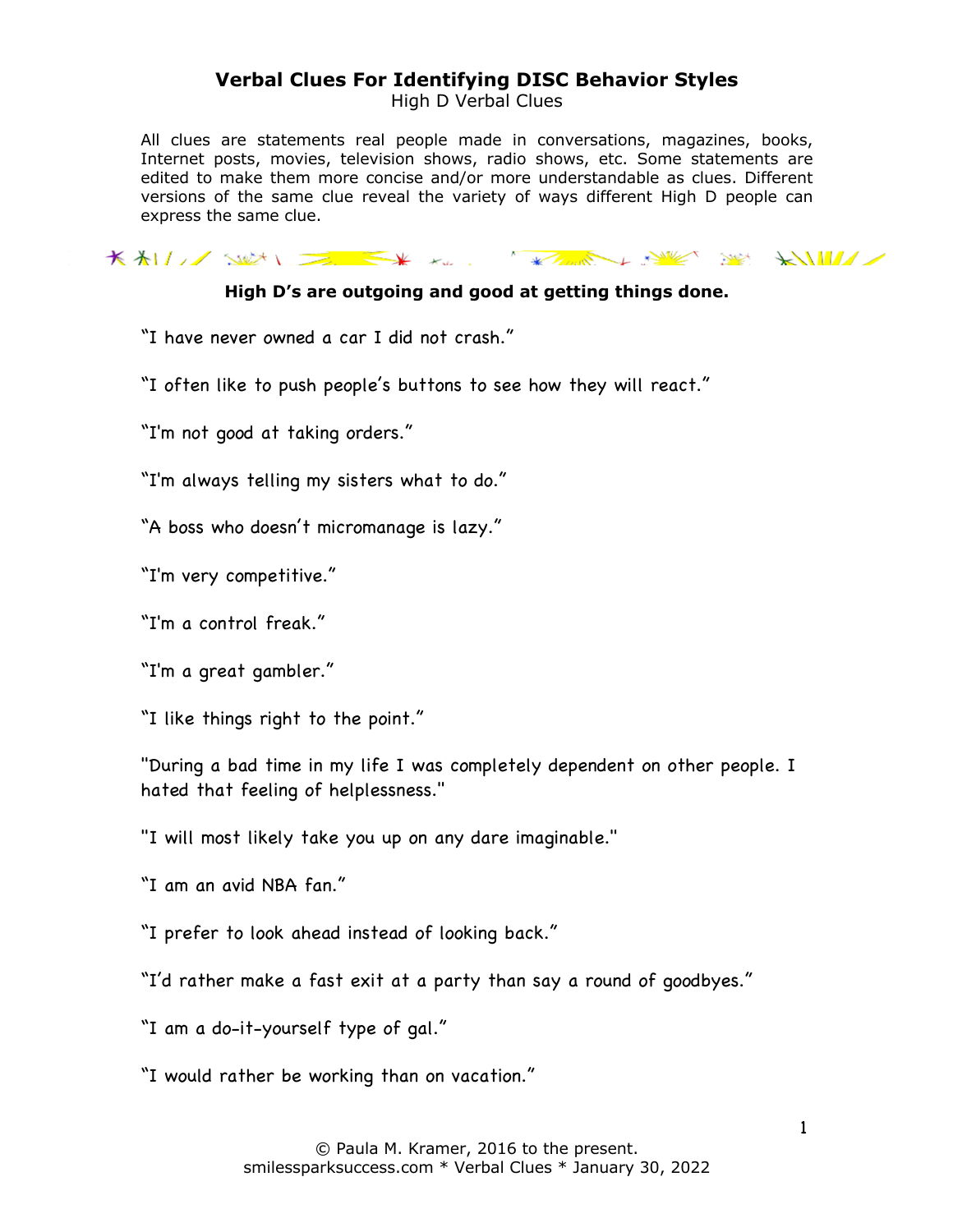High D Verbal Clues

All clues are statements real people made in conversations, magazines, books, Internet posts, movies, television shows, radio shows, etc. Some statements are edited to make them more concise and/or more understandable as clues. Different versions of the same clue reveal the variety of ways different High D people can express the same clue.

KALL SEN EXTREMELY SERVER SERVER

"I'm a workaholic control freak."

"I will run for hours in a game of soccer or basketball, but I can't stand jogging."

"I need an action plan."

"My temper is the worst part of my personality."

"I randomly break out in dance when I get anxious."

"I have little tolerance for indecisiveness."

"You probably can't tell when you watch me, but I'm very competitive with myself."

"I love to start the day working out and really sweating — running up a mountain or doing yoga or circuit training."

"I'm not great at social gatherings."

"I put my fist through several apartment walls before I started meditating to do something about my temper."

"My biggest unfulfilled dream is to one day become a UFC fighter."

"I wish I could kick my ambition. Hunger for success brings an equal amount of suffering."

"I lift weights in gyms because seeing someone who has better legs or arms pushes me."

"I feel most confident when lifting weights, pushing my body further than I thought possible."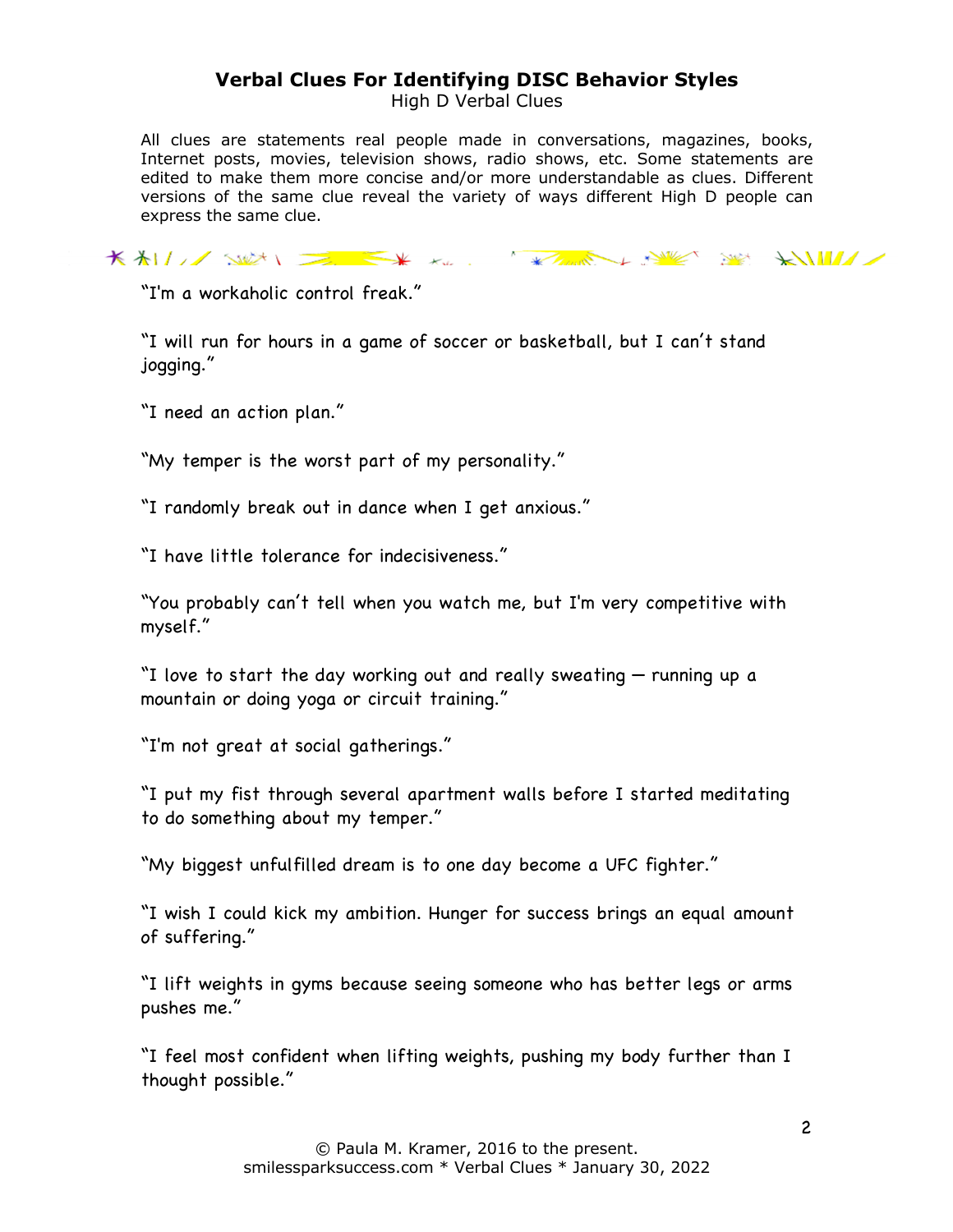High D Verbal Clues

All clues are statements real people made in conversations, magazines, books, Internet posts, movies, television shows, radio shows, etc. Some statements are edited to make them more concise and/or more understandable as clues. Different versions of the same clue reveal the variety of ways different High D people can express the same clue.

KALL SEN EXTREMELY SERVER SERVER

"Even at important meetings, I can't resist swiveling in my chair."

"I don't like to be told what to do by my other half."

"I'd play softball daily if I could."

"As far as I'm concerned, the slightest physical contact should be by invitation only."

"My employees get paid for doing what I say."

"Being bossy is not a bad thing. It means someone is passionate and ambitious and doesn't mind leading."

"My worst habit I wish I could kick is angry texting."

"I'm most proud of my career and how far I've come."

"I'm a gambler and love slot machines."

"I absolutely love roller coasters. The higher, the better."

"Call it hustling or business, but my work ethic is second to none."

"I play chess to relax."

"I can climb a rock wall, rope, or pole in less than two minutes."

"I'm in it to win it."

"I'm very competitive with myself"

"The love of my life is my work."

"I raced cars professionally for four years."

© Paula M. Kramer, 2016 to the present. smilessparksuccess.com \* Verbal Clues \* January 30, 2022